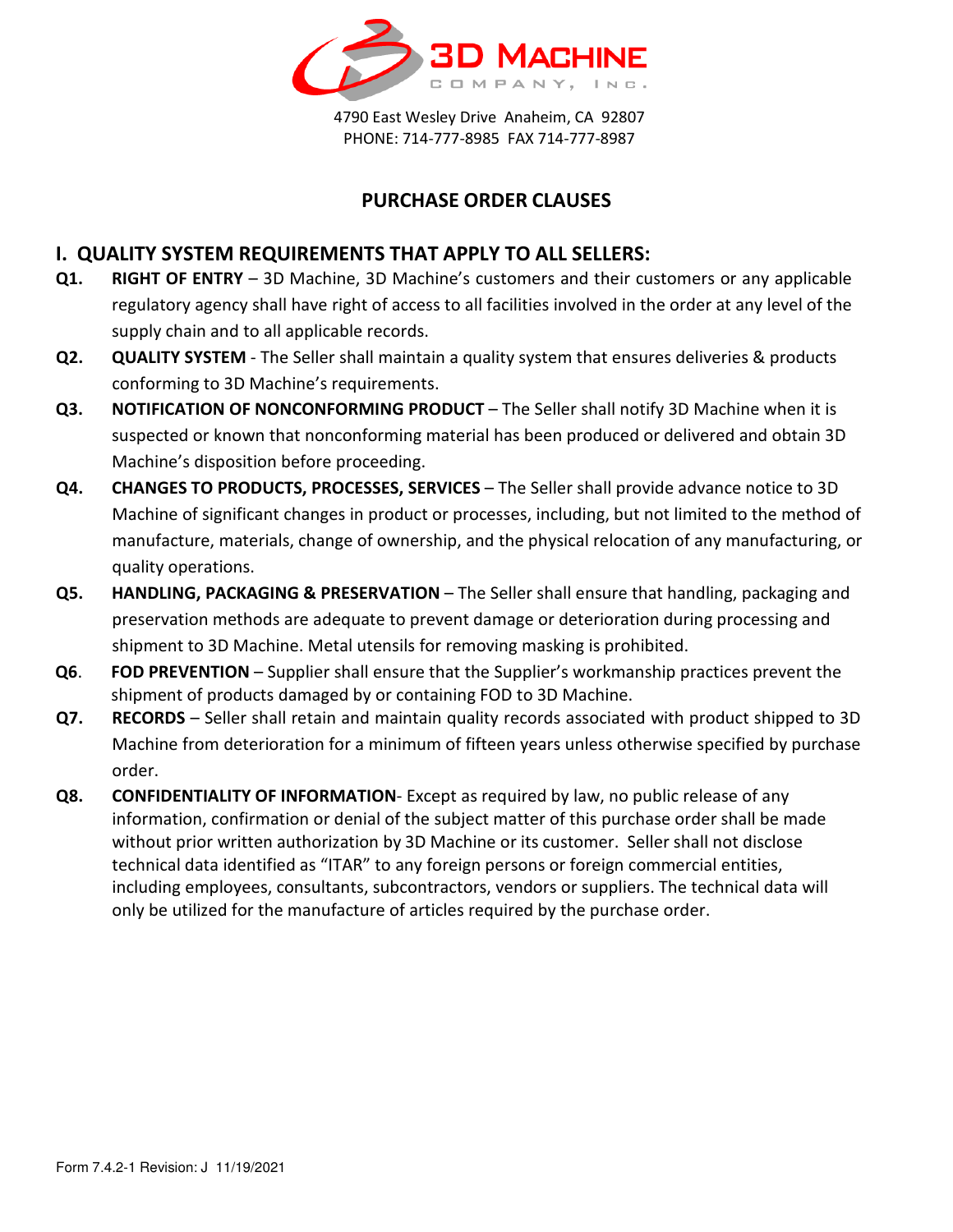

4790 East Wesley Drive Anaheim, CA 92807 PHONE: 714-777-8985 FAX 714-777-8987

# **PURCHASE ORDER CLAUSES**

- **Q9. COUNTRFEIT GOODs** The Seller shall ensure that counterfeit goods are not delivered to 3D Machine. Seller shall immediately notify 3D Machine with the pertinent facts if Seller becomes aware or suspects that it has furnished counterfeit goods. If suspect/counterfeit goods are furnished under this order or are found in any of the goods delivered, such items will be impounded by 3D Machine. Seller shall be required to disclose the source of the suspect/counterfeit goods and provide documentation that authenticates traceability of the affected goods to the applicable OEM. Seller shall promptly replace such suspect/counterfeit goods with goods acceptable to 3D Machine, and Seller shall be liable for all costs, including, but not limited to 3D Machine's internal and external costs, relating to the removal, replacement, and subsequent testing of said goods. 3D Machine reserves all contractual rights and remedies to address grievances and detrimental impacts caused by suspect/counterfeit goods.
- **Q10. COMPETENCY & CODE OF ETHICS** Seller shall ensure that its personnel have the required competency, experience, and ethics necessary to ensure product and service conformity, and safety.

## **II. ADDITIONAL PRODUCT-SPECIFIC REQUIREMENTS:**

**Q11. RAW MATERIAL & HARDWARE TRACEABILITY** - Seller shall provide material to specification with no exceptions or addendums. The Seller shall furnish all chemical and physical test reports & results applicable to the material specification. The report shall list the producer for material and certificate shall be traceable to lot, batch, block, or heat number of the producer. Certifications generated by the producer shall attest to the conformity of the material and be signed by the material Seller's authorized quality representative and indicate the representative's title. All material must be certified to the latest revision of the specification.

#### **Documentation Required**

*Certificate of Conformance from Distributor Material Certificate, including Material Test Report from Producer*

- **Q12.a PROCESSING TRACEABILITY** The Seller shall submit a Certificate of Conformance attesting that the product conforms to the requirements of the purchase order with each shipment. The supplier shall perform or obtain tests and/or inspections and provide the resulting data to 3D Machine with the shipment of the product, when instructed on 3D Machine's purchase order. All processes must be certified to the latest revision of the processing specification, unless otherwise required by the 3D Machine's purchase order.
- **Q12.b Nadcap CERTIFIED PROCESS** If the order is for a process certified by Nadcap, and the Nadcap certification is suspended or discontinued, Seller shall immediately notify 3D Machine with the pertinent facts before processing the order.